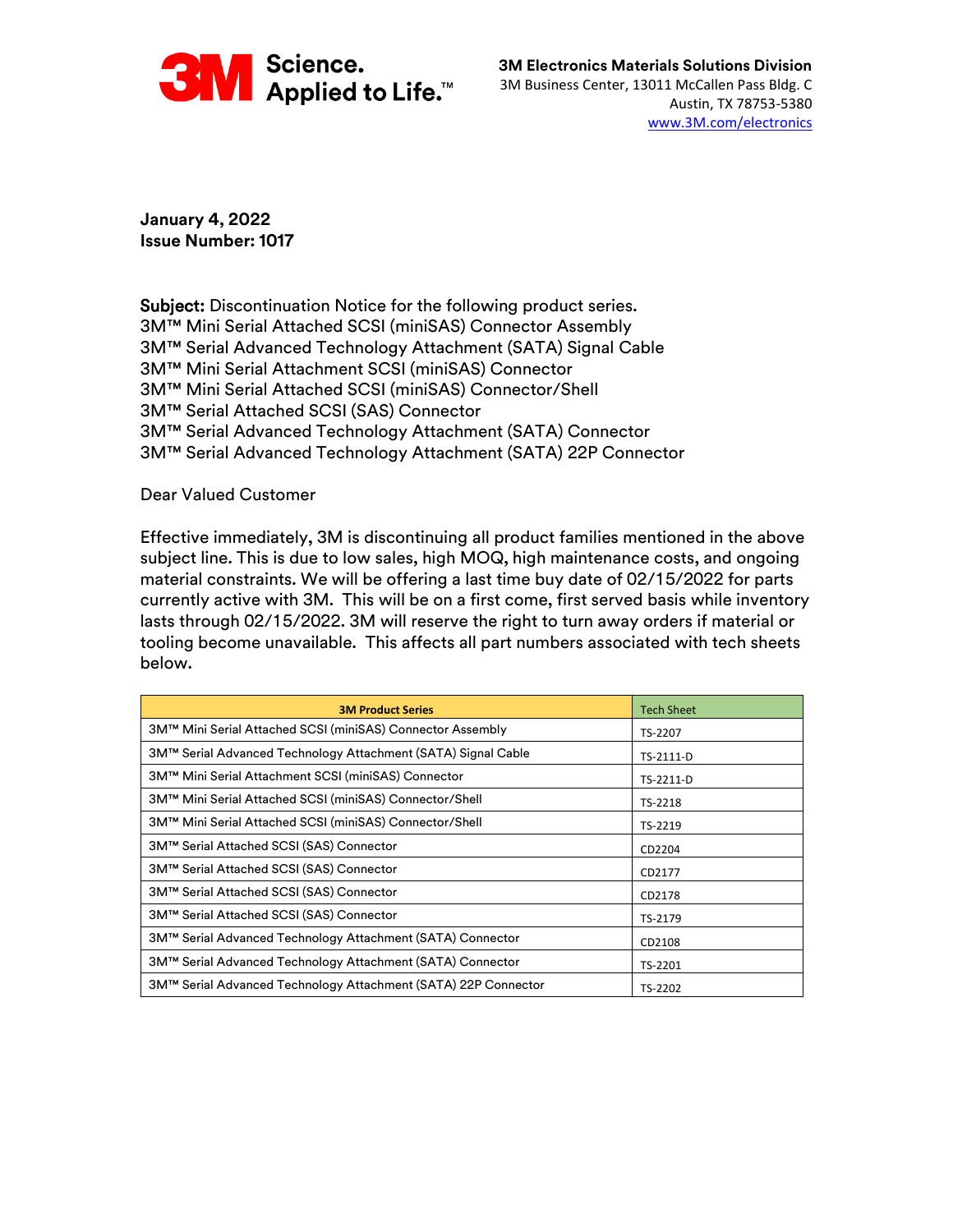## Impacted Active Part Numbers

| <b>3M SKU</b>  | 3M SAP ID  | <b>3M Part Number Description</b>                                   |
|----------------|------------|---------------------------------------------------------------------|
| 80-0012-6733-7 | 7010501943 | 5602-21-0000-350                                                    |
| 80-0014-2595-0 | 7100258721 | 5602-22-0000-300=SATA 7P, SIGNAL CABLE, ST TO R/A, .3 METER         |
| XA-0070-0039-2 | 7010506657 | $5602 - 22 - 0000 - 270 = ASSY$                                     |
| XA-0070-0122-6 | 7100095693 | 8AB36-1230-LJ-PP=CombovertRec, univ keySMP2.79mm30auTray PPH        |
| XA-0070-0326-3 | 7010506692 | 5622-CES0138=SATA/REC/ST/22P/TH/30U/3.81TL                          |
| XA-0070-0351-1 | 7000103666 | 5601-CES0139 SATA 15P to 4P CABLE, L=480mm                          |
| XA-0070-0571-4 | 7100177523 | PSBH-RA-68-M-ML=PCLE-SAS/68P/NOCAP CONN                             |
| XA-0070-0602-7 | 7010506698 | 8AB36-2420-LJ-PR=MSAS COMBO R/A RECEPTACLE, TH, 2.79,T&R            |
| XE-0042-1974-9 | 7000147192 | SBR-ST-29-S-ML=SAS 29P HOST RECEPTACLE, VERTICAL, THRU HOLE, ROHS   |
| XE-0042-1976-4 | 7100081855 | SBR-EV-29-P-ML=SAS 29P HOST RECEPTACLE, VERTICAL, ELEVATED, ROHS    |
| XE-0042-1978-0 | 7010506870 | SBH-ST-29-SM-ML=SAS 29P DEVICE PLUGMVERTICAL, SURFACEMOUNT, ROHS    |
| XE-0042-2497-0 | 7010506871 | 5622-6309-ML=22P/SATA/DEVICEPLUG/CO-PLANAR/STMT/30U/ROHS            |
| XE-0042-2498-8 | 7010506872 | 5622-2222-ML=22P/SATA/HOSTRECP/VERTSMW/MTFLG/30U/ROHS               |
| XE-0042-2499-6 | 7010506873 | 5622-2103-ML=22P/SATA/HOSTRECP/VERT-EXT/THOLE/30U/ROHS              |
| XE-0042-2501-9 | 7000106727 | 5622-1200-ML=22P/SATA/HOSTRECP/RASM/STANDARDHGHT/30U/RO             |
| XE-0042-2502-7 | 7010506875 | 5607-4200-SH=7P/SATA/SIGNALPLUG/RASM/UFL/ROHS                       |
| XE-0042-2503-5 | 7000147193 | 5607-5102-SH=7P/SATA/SIGNALPLUG/VERT/THOLE/UFL/ROHS                 |
| XE-0042-2511-8 | 7010506877 | 5622-4100-ML=22P/SATA/DEVICEPLUG/RA/THOLE/30U/ROHS                  |
| XE-0042-2625-6 | 7010506880 | 8A36-2030-LJ=MSAS CONNECTOR,36P R/A SMT TYPE 30"AU PLATING TRA      |
| XE-0042-2657-9 | 7010506882 | 8AB36-1420-LJ = MSAS COMBO VERTICLE RECEPTACLE, R/A, TH, 2.79, TRAY |
| XE-0042-2663-7 | 7010506883 | 8AB36-2220-LJ=MSAS COMBO R/A RECEPTACLE UNIVERSAL KEYS, TH2.79      |
| XE-0042-2718-9 | 7010506885 | 8A26-2030-LJ-PR = 26PIN, R/A, SMT, 30" AU, T&R W MYLAR FILM         |
| XE-0042-2878-1 | 7100016139 | $5602 - 21 - 0000 - 420 = ASSY$                                     |
| XE-0042-2891-4 | 7010532133 | 5602-21-0000-000 = SATA 7P, SIGNAL CABLE, ST TO R/A, 1 METER        |
| XE-0042-2892-2 | 7010506887 | 5602-22-0000-500 = SATA 7P, SIGNAL CABLE, ST TO ST, .5 METER        |
| XE-0042-2894-8 | 7010506888 | 5602-21-0000-500 = SATA 7P, SIGNAL CABLE, ST TO R/A, .5 METER       |
| XE-0042-3227-0 | 7010506889 | 5622-720F-ML = R/A RECEPTCALE, INVERSE, SMT, 3.25MM MATING HEIG     |
| XE-0042-3245-2 | 7010506890 | 5602-11-0000-500 = SATA 7P, SIGNAL CABLE, R/A TO R/A, .5 METER      |
| XP-2000-3248-8 | 7100233937 | 5602-21-0000-265= ASSY                                              |
| XA-0070-0313-1 | N/A        | MBT-1011ES-HT-SIN0002                                               |
| XA-0070-0314-9 | N/A        | MBT-1022DA-HT-SIN0003                                               |

Please notify customers of this discontinuation, and have Last Time Buys booked prior to 02/15/2022.

Thank you for your continued partnership with 3M.